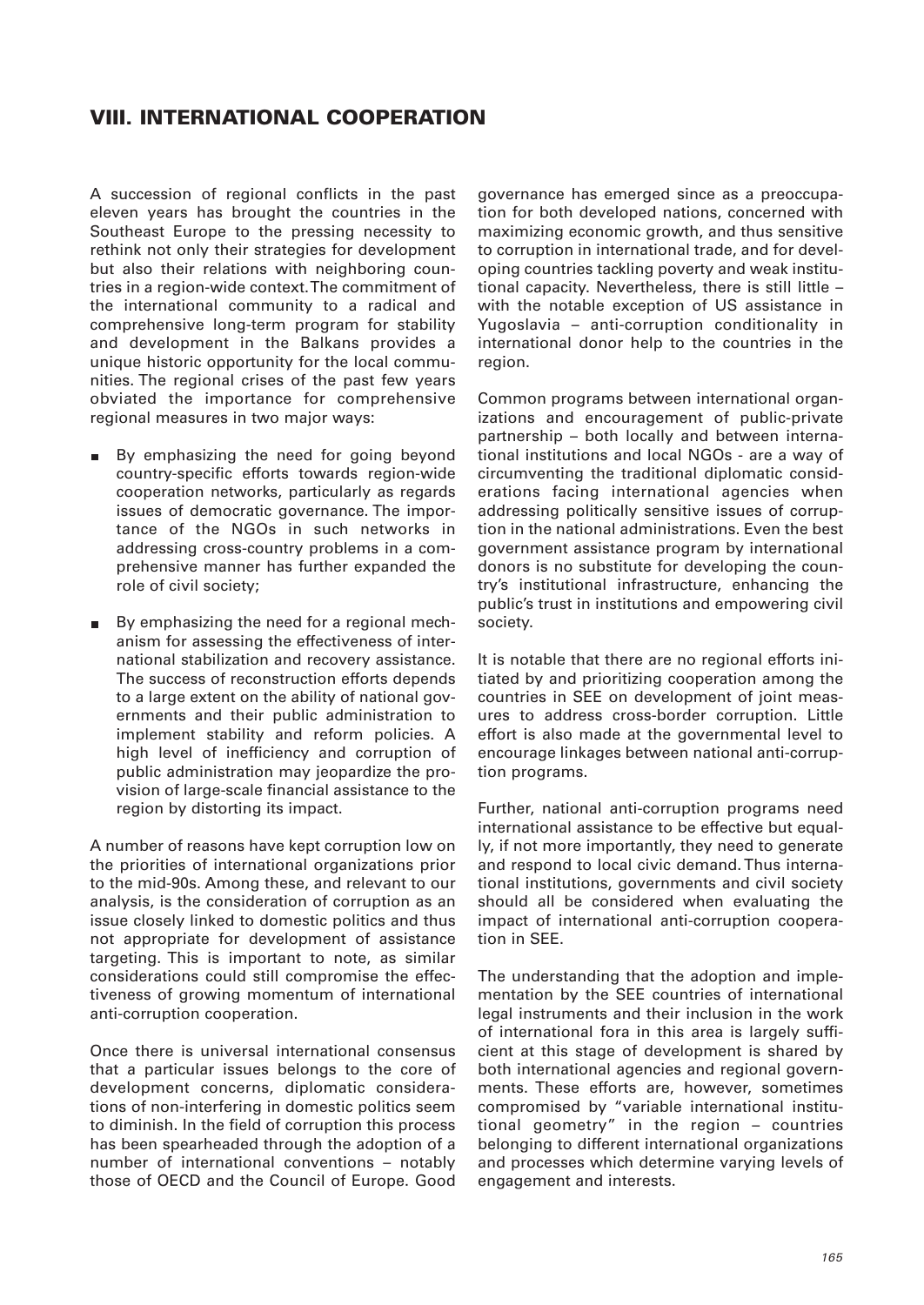\* \* \*

On the wake of 1997 social unrest, the government of **Albania**, which came out of the mid-year elections, launched an anti-corruption initiative with donor support, the World Bank being the lead organization. First, it was designed as a program to fight corruption. This government's program was broad and comprehensive, including more than 150 specific measures in the areas of economic policy, rule of law, public administration, procurement, audit and public awareness. Implementation of the program to date has been mixed at best, due to a variety of factors. The political leadership itself was not free from the charges of corruption. The public sector was one of the only sources of patronage for the newly elected Socialist Party coalition, creating political constraints on the reform. There was no unbiased forum of "last resort" since enforcement agencies and the judiciary were incapable of functioning properly and were themselves burdened by allegations of corruption. The Prime Minister changed three times within a two-year period. Another problem was the Kosova crisis in 1999. The crisis made corruption issue a second hand priority for both the government and donors.

There also is in place an anti-corruption initiative under the Stability Pact. On 18 and 19th of December 2000 in Strasbourg the first meeting of the leading team for the Anti-Corruption Initiative of the Stability Pact for Southeast Europe was held. Albania presented in that strategy the revised Anti-Corruption Matrix as a governmental strategy.

**Bosnia and Herzegovina's** unique constitutional status determines a special type of relation to international anti-corruption cooperation. Both Entities have prepared a set of anti-corruption legislation and large-scale alterations of the existing laws, which is a continuous process. These laws are being prepared in close co-operation of the Entity Ministries of justice and the international institutions together. The aim is to ensure their mutual compatibility.

All legislation should engulf the provisions of the relevant international conventions, as well as the recommendations of the Ministers of Justice Conference (1994) and the Programme of Action Against Corruption adopted by the ministers of the Council of Europe (1996). Support of international institutions is expected in seeking the adequate solutions and their harmonization with the internationally recognized practice.

The UNMIBH Mandate Implementation Plan (MIP) is a consolidated strategic and operational framework for the completion of UNMIBH's core mandate in Bosnia and Herzegovina by 31 December 2002. On the basis of the relevant Security Council resolutions (SCR), the MIP identifies the objectives of the mission and the programs and modalities that will be used to achieve those objectives. UNMIBH's mandate is derived from the following SCR's and is extended to:

- monitor, advise and train law enforcement  $\blacksquare$ agencies;
- monitor the investigations of, or to independently investigate human rights abuse committed by law enforcement agents/agencies;
- implement civilian law enforcement aspects of  $\blacksquare$ the Brcko Arbitral Award;
- provide specialized training to the local police  $\blacksquare$ in areas of drug control, organized crime and incident management;
- monitor and assess the court system and con- $\blacksquare$ tribute to overall judicial reform efforts coordinated by the Office of the High Representative.
- continue with the tasks set out in Annex 11 of Ė the GFAP, as well as the Conclusions of the London, Bonn, Luxembourg, Madrid and Brussels Conferences and agreed by the authorities in Bosnia and Herzegovina.

UNMIBH's role is to assist the parties to establish the foundations for effective, democratic and sustainable law enforcement agencies. This requires action at three levels: the individual police officer; the institutions of law enforcement; and the relationship between law enforcement agencies and civil authority and society. The specific and realizable goals UNMIBH has established for its work constitute a comprehensive approach to all three levels.

UNMIBH's goals take into account the legacy of the war, current political conditions, rational expectations of the population, local policing traditions and the aspirations of BiH to join the European family of nations. Progress towards attaining the goals is bound to be affected by the actions of other members of the international community, pursuant to their respective mandates. However, overall success in meeting and sustaining the goals will be determined by the cooperation of the local leadership and, especially, the willingness of police personnel to perform their duty.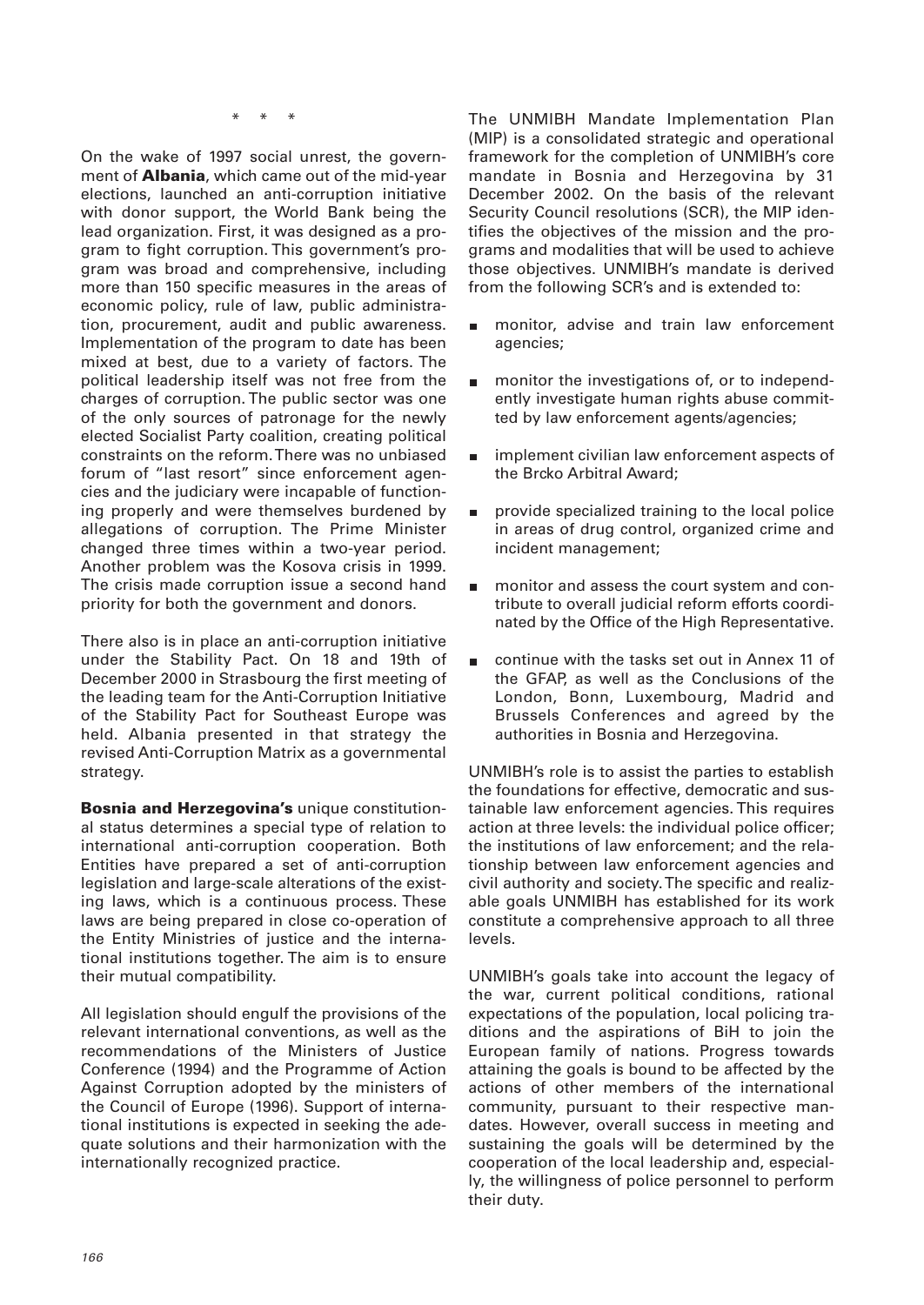At the PIC Conference in Bonn in December 1997, the PIC called on the OHR to design a strategy to combat corruption, fraud and diversion of public funds. There was growing concern about the level of corruption in Bosnia and Herzegovina. As a result, the Anti- Fraud Unit was established, which later became the Anti-Fraud Department (AFD).

The AFD assists local authorities in identifying and prosecuting illegal activities, following court cases through all phases of the judicial process, and strives for the resolution of systemic problems through reforms of the legal and judicial systems. Additional priorities include the drafting and passage of anti-corruption legislation in accordance with international standards, increased transparency in government procedures, and a strengthened civic society involvement in anti-corruption initiatives.

The AFD has drafted a comprehensive Anti-Corruption Strategy for Bosnia and Herzegovina, which was approved by the Steering Board in March 1999 and is being implemented by the AFD and a dozen international organizations in cooperation with the BiH authorities. The supporting international agencies include IMF, the World Bank, the European Commission, CAFAO, USAID, IMG, INL, OSCE, IPTF, and SFOR.<sup>58</sup>

The World Bank approved a US\$11 million equivalent (SDR 8.7 million) credit for the Trade and Transport Facilitation in Southeast Europe Project (TTFSE) in Bosnia and Herzegovina (BiH) that will foster trade by promoting more efficient and less costly trade flows across the borders in Southeast Europe and provide European Union-compatible customs standards on February 22, 2001.

The project will reduce non-tariff costs to trade and transport and reduce smuggling and corruption at border crossings. The project is the sixth to be approved in a regional program for TTFSE that will strengthen and modernize customs administrations and other border control agencies in BiH as well as in Albania, Bulgaria, Croatia, FYR Macedonia, and Romania. The program is a result of a collaborative effort among the governments of these countries in association with the Southeast European Cooperative Initiative (SECI), assisted by the World Bank, the European Union, and the United States.

**Bulgaria's** attitude towards international anticorruption cooperation in the region of SEE has been marked by its effort to separate EU accession efforts from the regional context. Thus, the previous government tried to play down the importance of such cooperation, while the succeeding one is indicating its appreciation of the international dimension of domestic anti-corruption efforts.

Admittedly, there was a proliferation of international initiatives aimed at monitoring the progress of transition countries, particularly those in Central and Southeast Europe to combat corruption. Most of these initiatives did not account for other existing mechanisms or the other international institutional affiliations of a given country and there has consequently been little in terms of coordination among these initiatives.

The UDF government (1997-2001), however, misinterpreted the enhanced international concern with corruption in Bulgaria and distanced itself from a number of initiatives. Notable examples were its attitude towards the Stability Pact Anti-Corruption Initiative and its failure to send a government delegation to the Second Global Forum on Fighting Corruption and Safeguarding Integrity held in the Hague in May. The Forum was a follow up to the first meeting hosted by the then US Vice President Al Gore in 1999 in Washington. The country also did not participate in the consultative meeting of the countries of Central and Eastern Europe and was not included in the Joint Position of the Participants at the Consultative Meeting of CEE Countries on Fighting Corruption, adopted in preparation of the Forum.

The apprehension of the government reflected a particular dilemma that it faced in 2001. On the one hand, it was rightly concerned about the international image of the country and the promotion of the success of its reforms. To be sure, there is a possibility that what is domestically an awareness campaign aiming to sensitize policy makers and increase public intolerance by emphasizing corruption issues in the public debate, internationally could be interpreted as deteriorated governance, thus mistaking the symptom for the disease. Nevertheless, the Corruption Perceptions Index published annually by Transparency International, points that enhanced corruption awareness in Bulgaria has had exactly the opposite effect –Bulgaria climbed from 67 (out of 85 countries) in 1998, to 47 in 2001, and 45 in 2002 (above the Czech Republic).

<sup>58</sup> OHR's website on AFD (http://www.ohr.int/ohr-dept/afd/)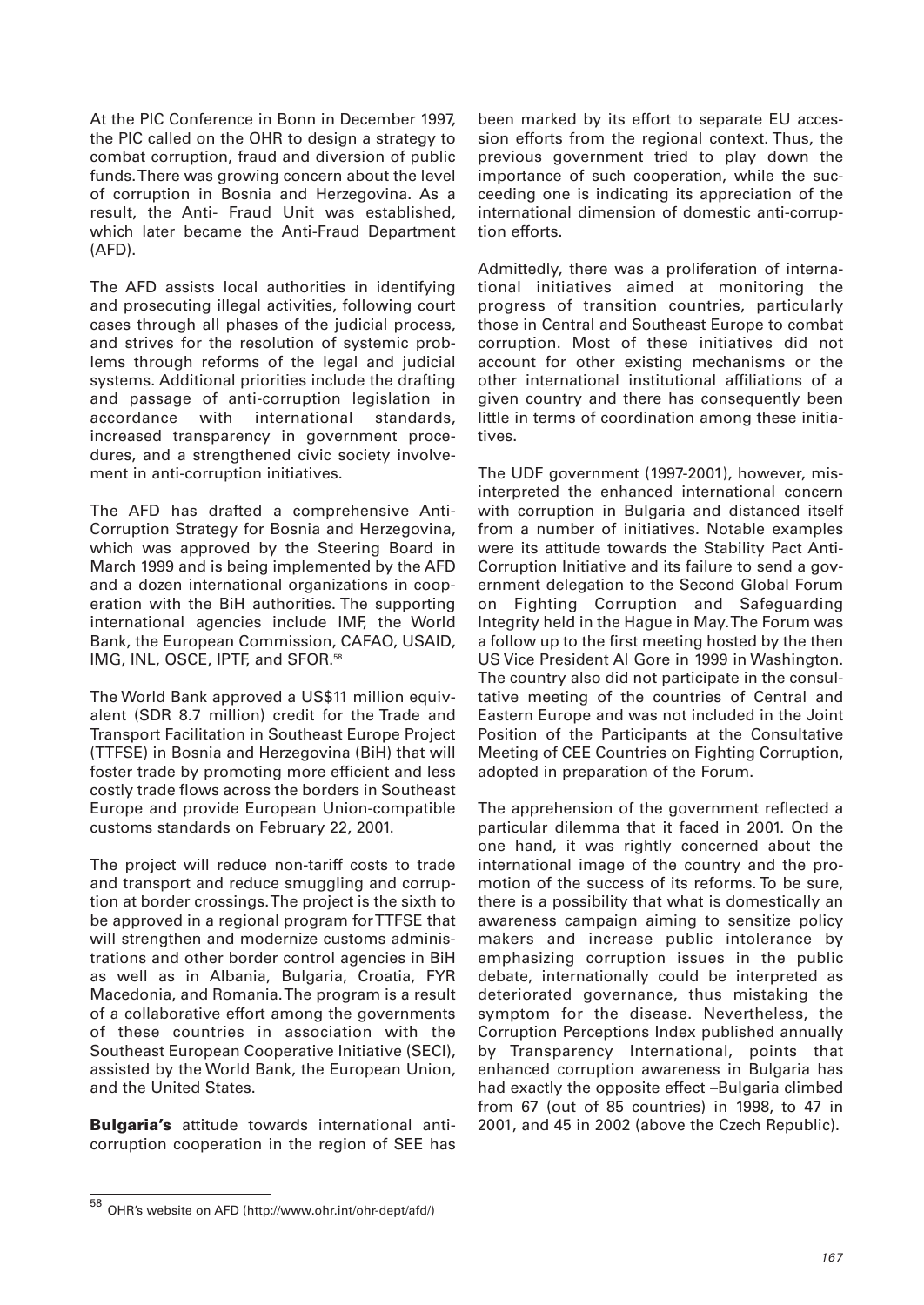The UDF government, however, failed to appreciate that mainstreaming corruption both into public debate and government policies is an important condition for building trust among the international community towards the country. Although the government might have had some legitimate concerns about the approach of the international community in this area, its diplomatic awkwardness was counterproductive in trying to persuade Bulgaria's international partners in its anti-corruption credentials.

In particular, during the first half of 2001, the Bulgarian government voiced concerns both about the general role of the Stability Pact and its effectiveness, as well as about the role of Bulgaria. Several arguments were put forward:

- That Bulgaria needs to participate as a "resource", rather than a "beneficiary" country in the Stability Pact Anti-Corruption Initiative (SPAI);
- That there is a contradiction between the  $\blacksquare$ scope and genesis of the problem – corruption bred by political instability (meaning that this pertains to area of the so called Western Balkans) – and the platform for solving, namely all of SEE countries, including those on EU and NATO accession track;
- That the Pact and SPAI do not account for the widely varying levels of development and do not distinguish between countries contributing to and those undermining stability;
- That Bulgaria is already participating in a number of monitoring procedures that include assessment of corruption (GRECO, EU regular report, OECD convention, etc) which makes SPAI monitoring redundant. For example, in July the government pointed out that Bulgaria should be part of SPAI only through the fulfillment of the criteria of the Justice and Home Affairs chapter of its accession to the EU. Whether these arguments had aimed at exerting additional pressure with respect to lifting the Schengen area visas for Bulgarians, is a matter for another discussion.

Thus, the government faced a dilemma with the anti-corruption efforts of the Stability Pact. On the one hand, it worried that being linked to the stabilization agenda of the Western Balkans, including in the field of anti-corruption, could slow it down on the road to the EU because of shifting priorities and diverted resources, particularly in the public administration. This was particularly

relevant from the point of view of the tangled web of overlapping monitoring procedures the government was referring to. On the other, the Stability Pact is an important platform for dealing with continuing instability and security risks, which undermine democratization and diminish already low investor confidence. More importantly, the Pact was a very good opportunity for attracting support and investment for crucial regional infrastructure projects which Bulgaria's future depends heavily on.

Balancing involvement in regional cooperation initiatives, particularly in sensitive areas such as anti-corruption, with an accelerated EU accession process would not be an easy task for any Bulgarian government. The government will, however, always bear the burden of responsibility for convincing Bulgaria's international partners that EU accession is not being used as an excuse for disengagement from joint measures against problems with as many cross-border roots as those present in the Balkans.

**Croatia** has been putting significant efforts into joining international anti-corruption cooperation. The country has acceded to the Global Programme of the United Nations against corruption (UN Global Programme Against Corruption). A delegation of Croatia has been actively participating in the work of the Ad Hoc Committee of the General Assembly of the UN for Drafting the Convention Against Transnational Organized Crime since its establishment. Croatia has also agreed to the implementation of 40 recommendations of the Financial Action Task Force on Money Laundering (FATF). In the implementation of the internal criminal law order, Croatia has tried to implement as extensively as possible the so-called guiding principles for fighting corruption and safeguarding the integrity between justice and the security officials (these were signed at the Global Forum on Fighting Corruption, Washington DC, 1999).

Croatia has joined the Stability Pact which, even though it does not have the force of a treaty, imposes a political obligation. "The Anti-Corruption Initiative for Southeast Europe" and the "Ancona Declaration" (1999) encourage the cooperation of police and judiciary bodies in fighting corruption and organized crime. The OECD Convention on Fighting Bribery of Foreign Public Officials has special significance. The convention envisages a range of obligations towards candidate countries: the obligation to criminalize the bribing of foreign officials, the obligation to provide legal assistance, etc. The Convention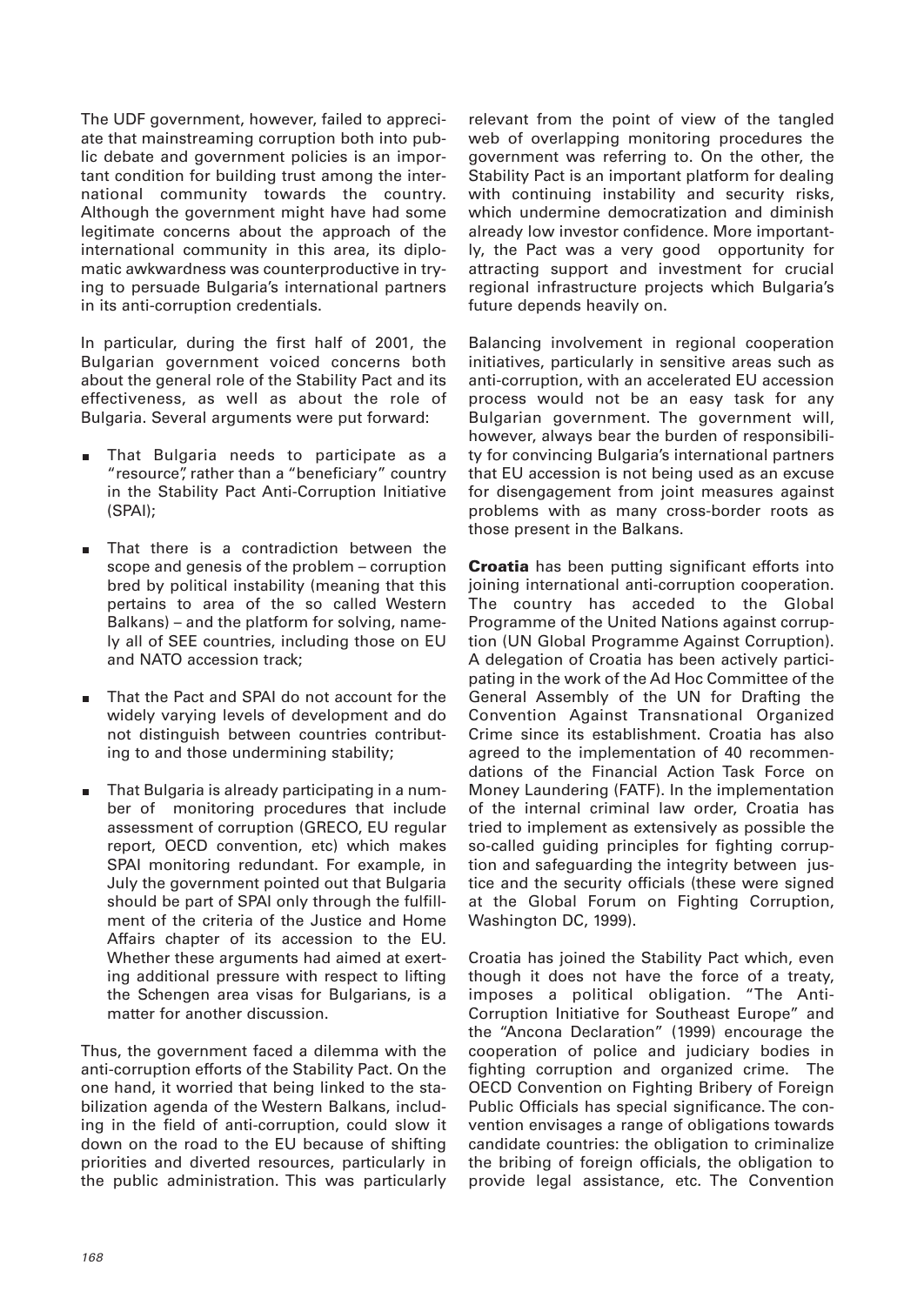came into force on February 15th, 1999. The Convention envisages the possibility for the accession of countries that are not OECD members, so the RC has announced its intention to join the Convention. Practically all significant international forums – ranging from interparliamentary associations, employers' associations and trade unions, to banking institutions (the World Bank, the IMF), and even bishops' synods – have emphasized the need to fight corruption.

The intention of the European Commission to enhance co-operation in the development of democracy and civil society and institutions is welcomed in Croatia. The intention of the initiative to establish co-operation in the field of judicial and internal affairs is also welcome and considered necessary, especially in the context of more effective border controls and combating organized crime and corruption, which rank among the priority tasks in Croatia.

With a view to raise awareness about the costs of corruption in business transactions and promote private sector pro-active strategies to reduce bribery, in line with the SPAI objectives, the Integra Foundation (Slovakia) recently published, in partnership with the Ruke Association (Croatia) and Kulturkontakt (Austria), the "Coping with Corruption Toolkit" for small- and medium-sized enterprises (SMEs) in Croatia. The report, which is available in English and Croat, can be ordered free of charge at: http://www.integra.sk. The report is the result of a survey conducted among small businesses in Croatia in 2001 and aimed at determining the nature and costs of corruption for Croatian SMEs and at identifying pro-active strategies to enable SMEs to reduce corruption within their stakeholder circle. Among the most striking results of the report is that 82 % of the surveyed SMEs support anti-corruption initiatives initiated at the national (Croatian) and international levels. The Croatian SME anti-corruption research project is part of a larger project carried out by the Integra Foundation in Eastern Europe which aims to identify corruption-related problems faced by SMEs in the region and efficient strategies to cope with them.

In addition to the technical expertise delivered in the field of the rule of law the Council of Europe is currently providing technical assistance to the Croatian authorities on the issue of international co-operation and mutual legal assistance. Further technical assistance could be provided with regard to the revision of criminal legislation, especially in the area of the use of special investigative means and confiscation of proceeds of crime.

Within the framework of harmonization of the domestic legislation with the international, **Macedonia** accepted most of the relevant international instruments for fighting corruption. Accepting the international documents the Government did not show any reservations in regard to the content of the documents, which provides a solid basis for building a contemporary anti-corruption legislation designed in accordance with the international standards.

Macedonia is at the very bottom of the list of countries in the region in regard to the quality of domestic anti-corruption legislation. The different governments did not have the political will to pass the necessary laws and sub-legal acts for efficient prevention of corruption.

The basic law, which should implement all the international standards in regard to corruption – the Law on Corruption Prevention - has not been passed yet.

In March 1997 within the framework of the joint project between the European Union Commission and the Council of Europe – Corruption and Organized Crime in the Countries in Transition (Octopus), the government of Macedonia was addressed with recommendations and guidelines for action, which include several directions of action:

- enhancement of corruption and organized  $\blacksquare$ crime estimation;
- enhancement of public knowledge about the  $\blacksquare$ threats coming from corruption and organized crime and similar acts;
- corruption and organized crime prevention;
- increase in the efficiency of the policy on crime control;
- increase of the efficiency of the regulatory policy in corruption and organized crime control;
- modernization of the investigation means in a way which is in compliance with the European Convention on Human Rights and Fundamental Freedoms and other international document;
- enhancement of the efficiency and the effec- $\blacksquare$ tiveness of the international cooperation;
- formulation of the codex of conduct of the civil servants;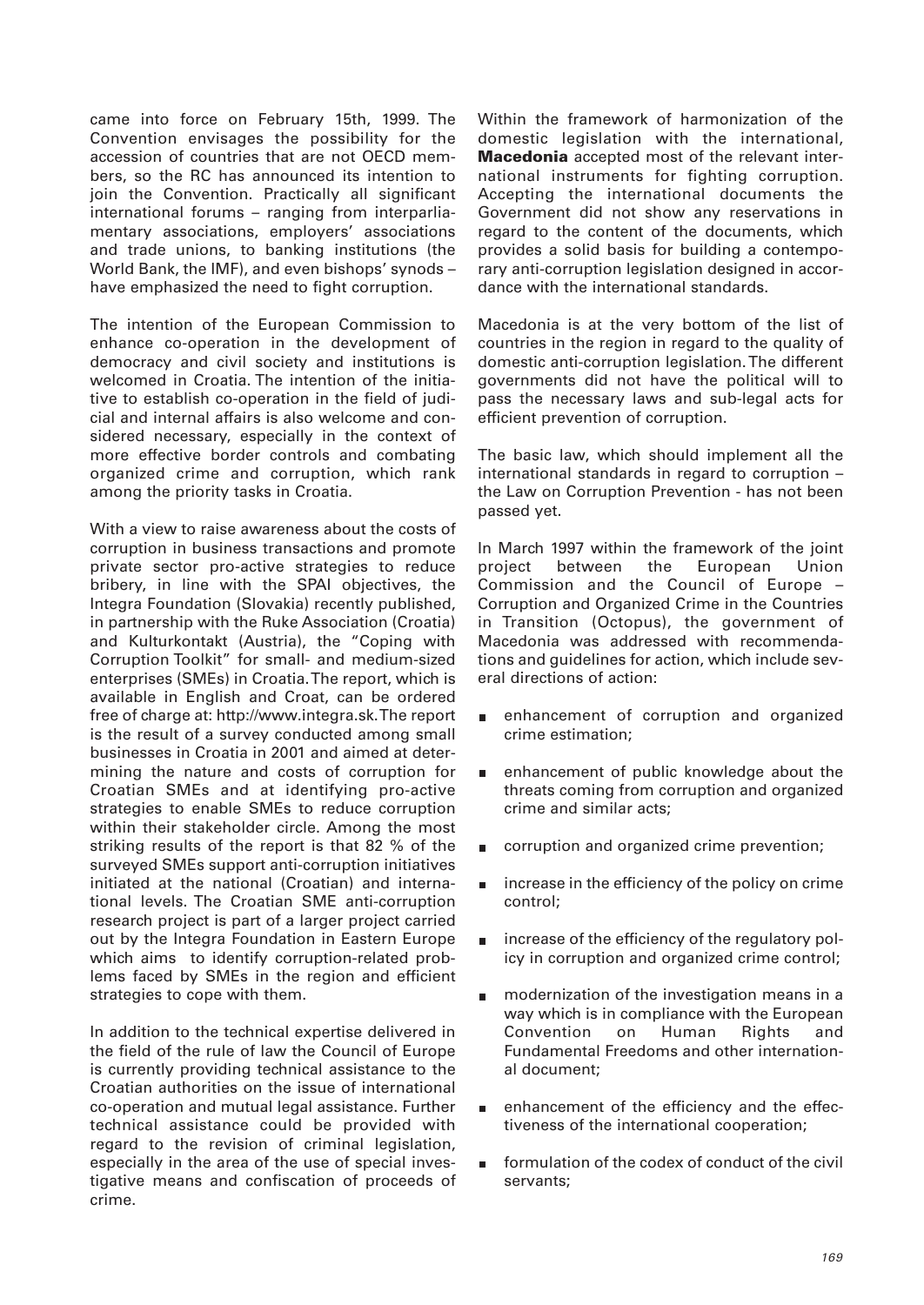legal regulation of the conflict of interest and the access to information.

The bilateral and multilateral donor's organizations have poor record supporting the anticorruption programs in Macedonia. This is due to two basic reasons:

- The donors' community for unjustifiably long period of time and with an enormous percentage of funds was oriented towards projects in the field of interethnic relations and civil society, mostly on a grass-root level, while anticorruption until a year or two ago was not on the agenda of most of the donors. As an illustration the Institute Open Society - Macedonia regardless of the concrete program efforts refused the request for support in establishing the Macedonian National Chapter of Transparency International.
- The NGO sector in the country that is mostly  $\blacksquare$ supply driven did not succeed in advocating its agenda by pressuring the donors' community to include the anticorruption programs in their agendas. This is among others due to the fact that the civil sector until now did not have sufficient capacity to overcome the subordinate role in regard to the executive power and to get involved in the treatment of a complex and sensitive phenomenon like corruption.

The developments during and after the crisis in the Republic of Macedonia as well as the analyses showed that one of the fundamental reasons for the crisis was the absence of rule of law and the high level of corruption in the country and the region. The representatives of the international community more and more openly point out the issue of anticorruption, which is treated more openly on public debates and in the media in the country. This has contributed for the anticorruption to climb a bit higher on the agenda of the bilateral and multilateral donors. For now, the issues like the building of confidence, reconstruction of the destroyed homes, returning of the displaced persons and organizing fair and democratic elections will continue to dominate.

 $\mathbf{r}$ 

As noted in the introduction, one of key challenges facing regional anti-corruption cooperation is broadening the responses to cross-border corruption factors by enhancing public-private partnerships. This has been the main objective of

the Southeast European Legal Development Initiative (SELDI). SELDI is an effort of leading not-for-profit organizations, representatives of government and intergovernmental institutions and experts from the countries of Southeast Europe aimed at **public-private coalition building** for legal development in the countries of Southeast Europe.

SELDI is a joint initiative of the Center for the Study of Democracy (CSD), a Bulgarian policy institute and the International Development Law Institute (IDLI) (www.idli.org), an inter-governmental organization based in Rome, to build upon the success of the Coalition 2000 process in Bulgaria (www.online.bg/coalition2000), the Judicial Reform Initiative for Bulgaria (JRI) (www.csd.bg/jri), and other previous efforts in Bulgaria by these two organizations aimed at promoting the rule of law and a institutional environment beneficial to the transition process and economic development.

SELDI is distinguished from the other regionwide initiatives as being the **first NGO-led effort to encourage public-private cooperation as an instrument for regional development**. The Initiative provides a forum for cooperation among the most active civil society institutions, public figures and government and international agencies in Albania, Bosnia & Herzegovina, Bulgaria, Croatia, Macedonia, Romania, and Yugoslavia.

For the past two years coalition building for anticorruption has been the most active area of work for the Initiative. The overall objective of the SELDI anti-corruption component is to introduce a region-wide institutional framework for **publicprivate cooperation in countering corruption** in the countries of Southeast Europe.

It is proceeding through a two-step process: **diagnosing corruption** and assessing the institutional environment followed by the development and endorsement of a **Regional Anti-Corruption Action Agenda** supported by an awareness campaign.

The results so far of SELDI include **enhancing civic capacity** throughout the region to maintain a watchdog role as well as to engage public institutions in the design and implementation of anti-corruption policies. The achievements in this area so far include three unique products: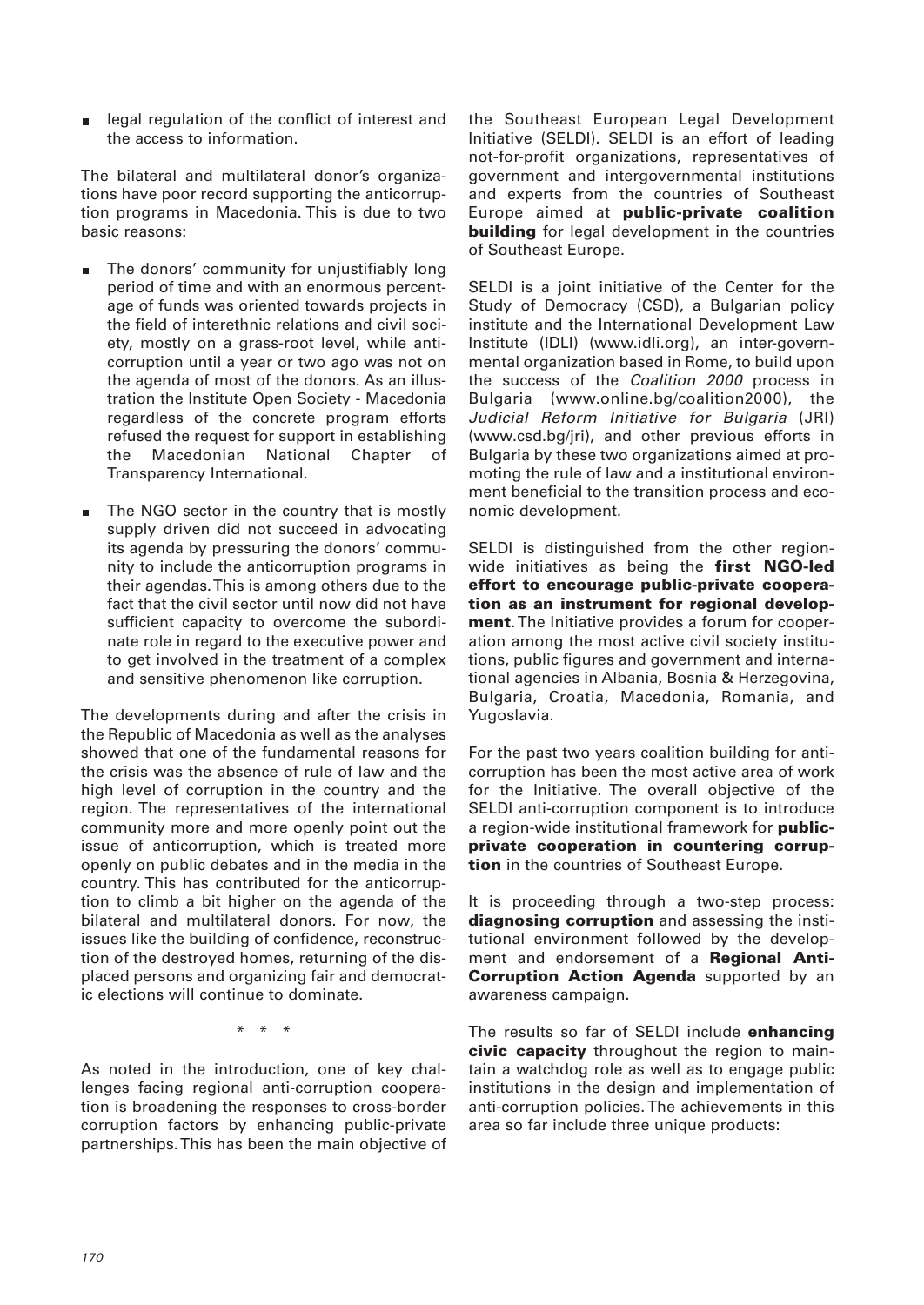- **EXECUTE:** The first ever **region-wide corruption diagnostics59** carried out in Albania, Bosnia & Herzegovina, Bulgaria, Croatia, Macedonia, Romania, and Yugoslavia on the basis of a uniform methodology.
- **Training for watchdog capacity** for a critical number of civil society organizations in SEE.
- An **assessment of the institutional envi-** $\blacksquare$ **ronment**, contained in this report, as regards public administration, the judiciary, economy, civil society and media and international cooperation against corruption in the SEE countries.

<sup>59</sup> http://www.seldi.net/indexes.htm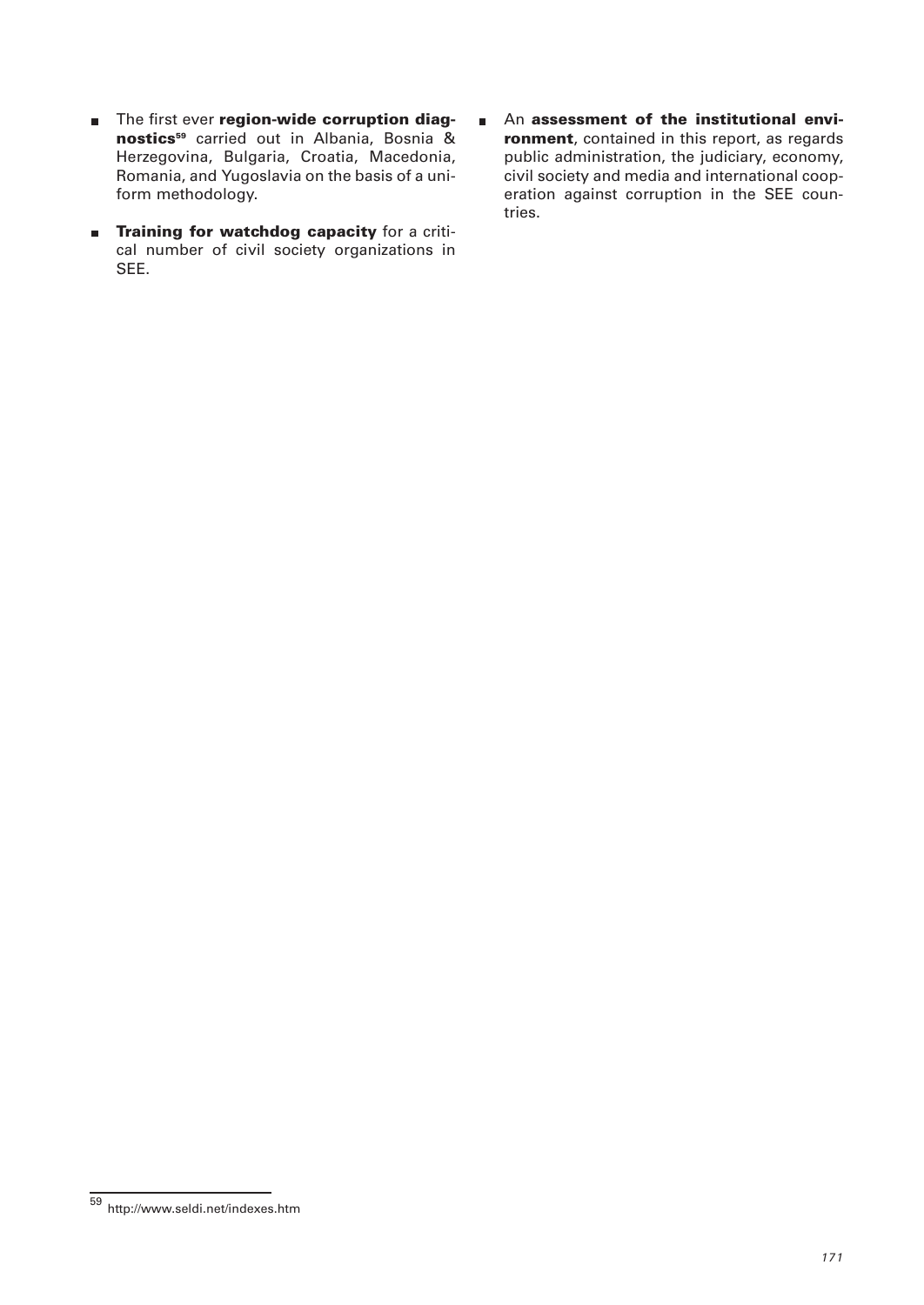## **Membership in Major International Organizations of SEE Countries**

| Organization              | Council of   | <b>World Trade</b><br>Organization<br>(WTO) | European<br>Union (EU)                                                      | Organization<br>for Security<br>and | European Bank<br>for<br>Reconstruction | Euro-Atlantic<br>Partnership<br>Council<br>(EAPC) | <b>World Bank</b><br>(WB)   |
|---------------------------|--------------|---------------------------------------------|-----------------------------------------------------------------------------|-------------------------------------|----------------------------------------|---------------------------------------------------|-----------------------------|
| Country                   | Europe (CoE) |                                             |                                                                             | Cooperation in<br>Europe (OSCE)     | and<br>Development<br>(EBRD)           |                                                   |                             |
| Albania                   | Member       | Member                                      | Negotiations<br>for Stabiliza-<br>tion& Associa-<br>tion Agreement<br>(SAA) | Member                              | Member                                 | Member                                            | Member                      |
| Bosnia and<br>Herzegovina | Member       | Observer                                    | Negotiations<br>for SAA                                                     | Member                              | Member                                 | No                                                | Member                      |
| <b>Bulgaria</b>           | Member       | Member                                      | EAA                                                                         | Member                              | Member                                 | Member                                            | Member                      |
| Croatia                   | Member       | Member                                      | SAA,<br>29 Oct 2001                                                         | Member                              | Member                                 | Member                                            | Member                      |
| Macedonia                 | Member       | Observer                                    | <b>SAA</b>                                                                  | Member                              | Member                                 | Member                                            | Member                      |
| Romania                   | Member       | Member                                      | FAA                                                                         | Member                              | Member                                 | Member                                            | Member                      |
| Serbia                    | Guest        | Observer                                    | <b>SAA</b>                                                                  | Member                              | Member since<br>April 2001             | N <sub>0</sub>                                    | Member since<br>may 8, 2001 |

| Organization              | Central<br><b>European Free</b><br>Trade | Central<br>European<br>Initiative (CEI) | <b>Black See</b><br>Economic<br>Cooperation<br>(BSEC) | <b>Stability Pact</b><br>for Southeast<br>Europe<br>(SPSEE) | Anti-corruption<br>Initiative for<br>South Eastern<br>Europe<br>(SPAI) | South East<br>European<br>Cooperation<br>Process<br>(SEECP)                  | Southeast<br>European<br>Cooperative |
|---------------------------|------------------------------------------|-----------------------------------------|-------------------------------------------------------|-------------------------------------------------------------|------------------------------------------------------------------------|------------------------------------------------------------------------------|--------------------------------------|
| Country                   | Agreement<br><b>(CEFTA</b>               |                                         |                                                       |                                                             |                                                                        |                                                                              | Initiative<br>(SECI)                 |
| Albania                   | No                                       | Member                                  | Member                                                | Member                                                      | Member                                                                 | Member                                                                       | Member                               |
| Bosnia and<br>Herzegovina | No                                       | Member                                  | <b>No</b>                                             | Member                                                      | Member                                                                 | Member<br>http://www.see<br>cp.gov.mk/par-<br>liaments/gen-<br>eral info.htm | Member                               |
| <b>Bulgaria</b>           | Member                                   | Member                                  | Member                                                | Member                                                      | Has not partici-<br>pated since<br>2000                                | Member                                                                       | Member                               |
| Croatia                   | No                                       | Member                                  | No                                                    | Member                                                      | Member                                                                 | Observer                                                                     | Member                               |
| Macedonia                 | No                                       | Observer                                | No                                                    | Member                                                      | Member                                                                 | Member                                                                       | Member                               |
| Romania                   | Member                                   | Member                                  | Member                                                | Member                                                      | Member                                                                 | Member                                                                       | Member                               |
| Serbia                    | No                                       | Observer                                | N <sub>0</sub>                                        | Member                                                      | Member                                                                 | Member                                                                       | No                                   |